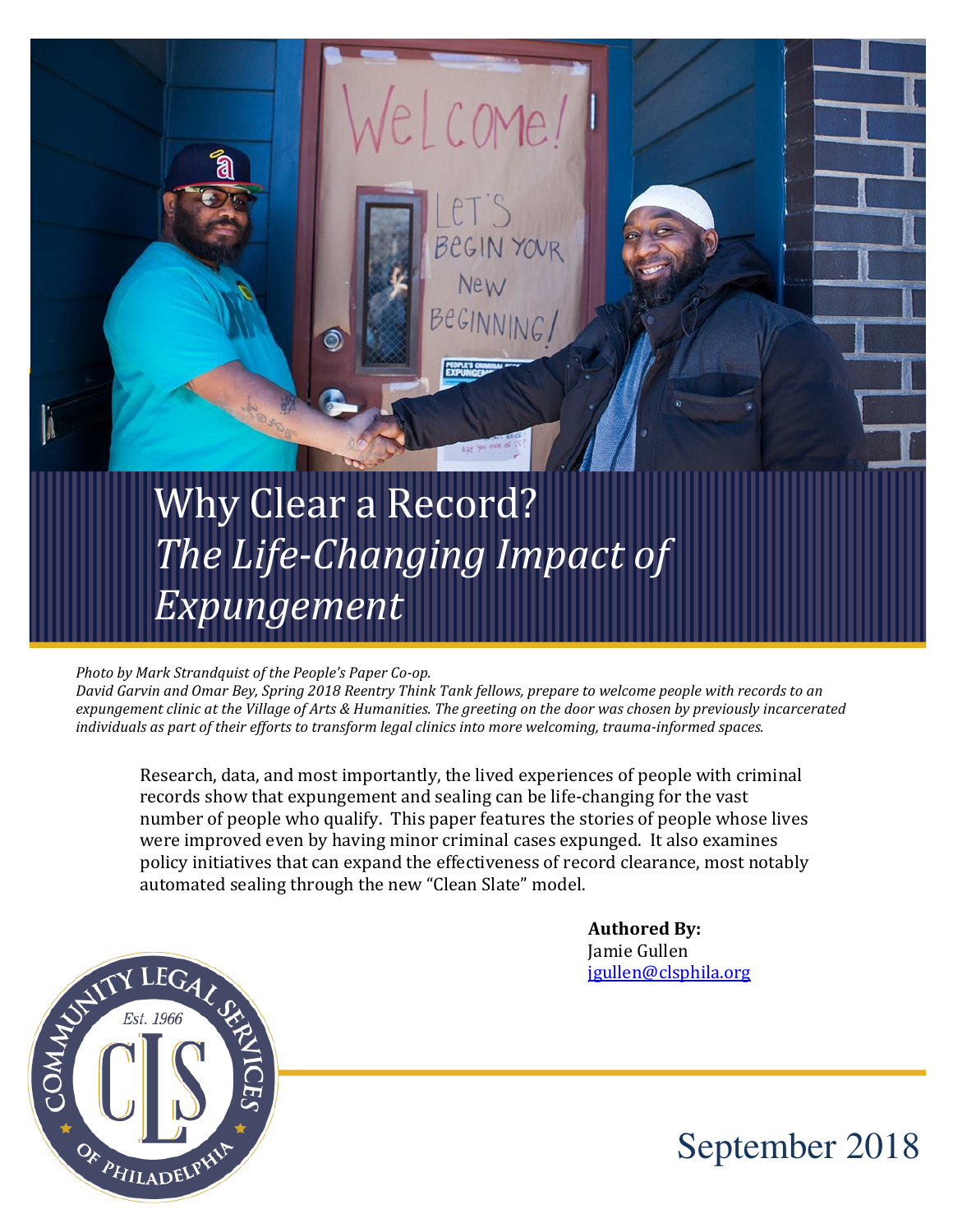

#### I. Introduction

For more than two decades, Community Legal Services, Inc. of Philadelphia (CLS) has been at the forefront of removing barriers to opportunity for people with criminal records, having served more than 10,000 clients whose records prevented their full employment. A major focus of that work has been to help as many people as possible expunge their records.<sup>1</sup>

In Pennsylvania, expungement and sealing are fairly limited. With a few exceptions, only charges that did not lead to convictions (such as those that were withdrawn, dismissed, or for which individuals were found not guilty) and summary offense convictions can be expunged. Sealing of some misdemeanor convictions was implemented in 2016. But with a new Clean Slate law expanding eligibility for sealing misdemeanors,<sup>2</sup> Pennsylvania has joined other states around the country in expanding the types of records that are eligible for expungement or sealing. However, many types of records remain ineligible for any record clearing remedy, in even the states with the most generous record-sealing laws.<sup>3</sup>

With a limited scope, one may fairly wonder whether expungement is really a useful remedy for the one in three Americans with a criminal record.

Based on research, data, and most importantly, the lived experiences of the clients and community members with whom we work every day, CLS is convinced: Expungement can be life-changing for the huge number of people who qualify. This paper features the stories of people whose lives were improved even by having minor criminal cases expunged.

While expungement is certainly not the only remedy worth pursuing, the dramatic effect of expungement on the lives of individuals, families, and communities makes it an important focus for those providing direct legal services, as well as those seeking to improve law and policy to expand opportunities.

2

<sup>&</sup>lt;sup>1</sup> Every state defines record clearing differently. Even terms like expungement versus sealing can mean different things in different states. This paper uses the term expungement broadly to encompass a variety of record clearing remedies.

<sup>&</sup>lt;sup>2</sup> Clean Slate is better known for its automated sealing of millions of cases that will be implemented in 2020, as discussed later in this paper. But it also expanded eligibility. Learn more about Clean Slate at www.clsphila.org/CleanSlate.

<sup>&</sup>lt;sup>3</sup> The majority of states now allow some misdemeanor and felony convictions to be sealed or expunged under some circumstances.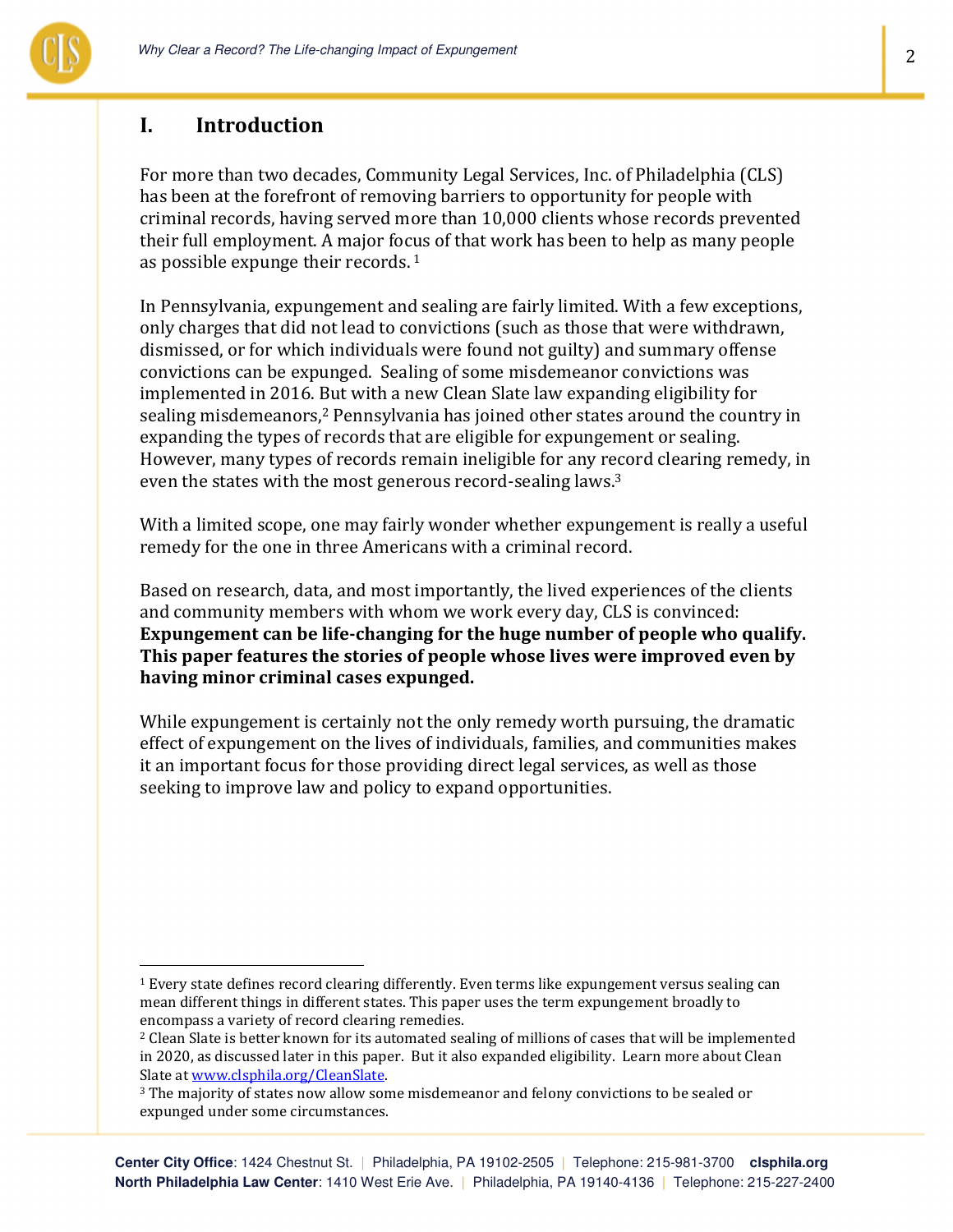

# James's Story

In the fall of 2006, James was arrested twice and charged with several drug offenses. The charges were withdrawn, but the two cases made it nearly impossible for James to find steady work, even a decade later. He was denied almost every job he applied for—hotel jobs, factory jobs, restaurant jobs. He settled for a dishwashing position, but it didn't pay enough to provide for his family. In March 2017, James came to an expungement clinic with a youth basketball league where his children played. CLS filed expungement petitions and cleared the charges from James's record. Shortly after the expungements went through, James applied for a job at United Parcel Service. The expunged cases did not come up on the background report and UPS offered him the job. Finally, James had a found a job that he and his family could rely on.

"My husband has been trying to find jobs for years and he has been rejected time after time because of his criminal record. Although people change your past haunts you! Well last season we spoke to the people from Community Legal Services… they made arrangements with my husband to have his cases reviewed and dropped. So he applied for UPS and they did a background check and it came back that he didn't have any of those things on his criminal record anymore. Just this morning he gets a phone call and UPS offered him a position, he starts next week!!! Thank you guys for all that you do to try and help families and our community in general!" – a message from James's wife

# II. Why Clear a Record?

At CLS, more than two thirds of clients who come in through our employment unit intake every year are seeking help with their criminal records. Most of them are asking for their record to be expunged. We often hear from clients after their expungements are completed that they have been able to obtain employment or advance their careers. It is not uncommon for clients to cry out of happiness and relief when they learn their expungements have been granted.



**CLS Employment Unit Intakes 2000-2017** 

**Center City Office**: 1424 Chestnut St. | Philadelphia, PA 19102-2505 | Telephone: 215-981-3700 **clsphila.org North Philadelphia Law Center**: 1410 West Erie Ave. | Philadelphia, PA 19140-4136 | Telephone: 215-227-2400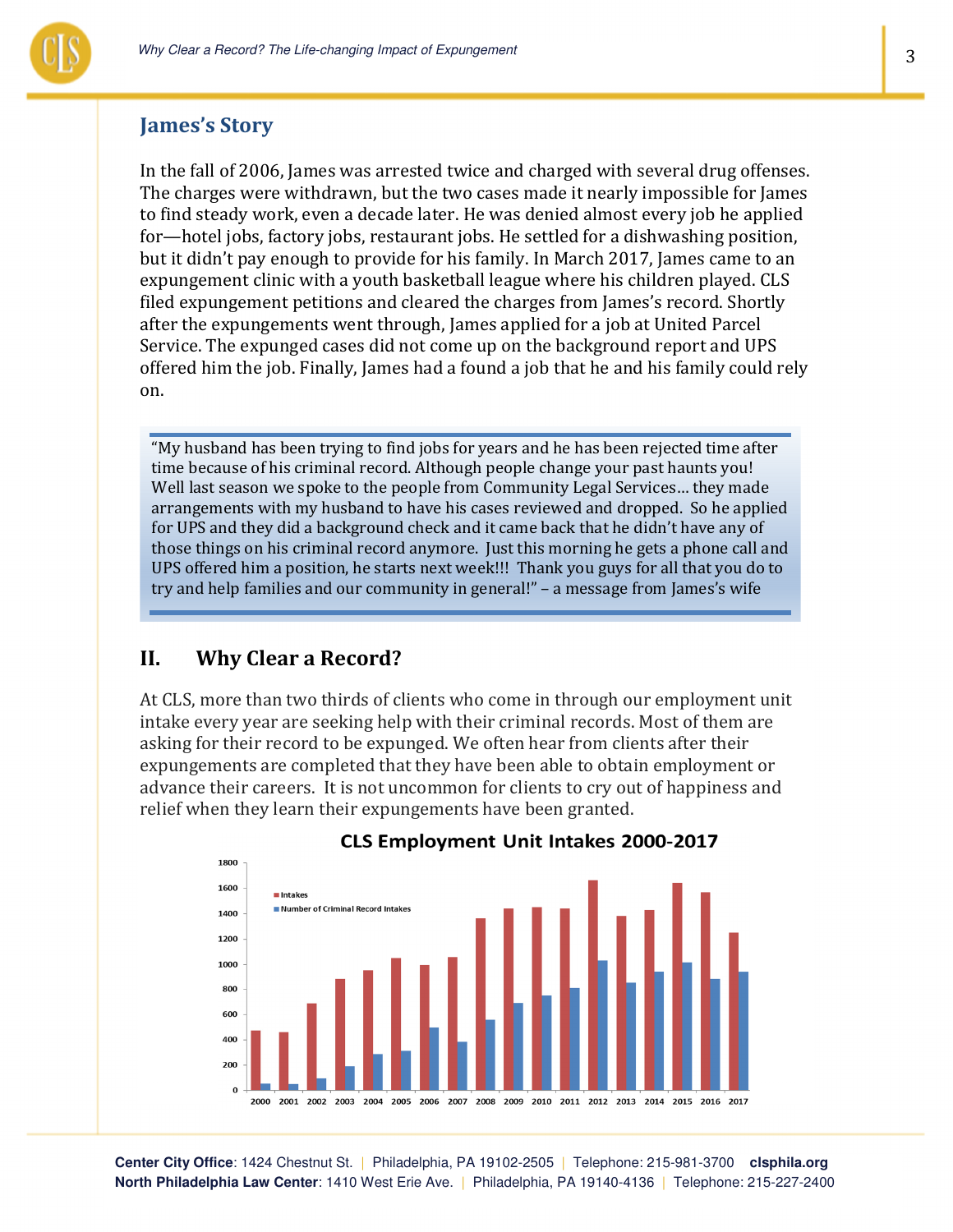

 $\overline{a}$ 

4

Yet questions linger about the efficacy of record clearing, especially in the digital age. With remedies varying widely from state to state, and with so many different databases and websites containing criminal records information, critical thinking is warranted about the value of record clearing to clients and communities.

#### Several research studies that have taken a close look at this issue have found record clearing to be effective in improving employability.

- $\triangleright$  Preliminary findings of a study out of Michigan show that in the first year after record clearing, the probability of employment rose by 6.5% and wages rose by about 22%.4 In addition, fewer than 4% of participants were rearrested within five years of having their records cleared.
- $\triangleright$  A study in California, where some convictions can be expunged, found that participants who had their records expunged reported an average increase in yearly income of \$6,190. In addition, 93% of participants reported confidence in their future job prospects.<sup>5</sup>

Why does record clearing have these impacts, when there are laws, such as state and local Ban-the-Box laws and Title VII of the Civil Rights Act of 1964, which prohibit employer consideration of certain types of criminal records? Unfortunately, those laws must be regularly and accurately applied to have their intended effect. Employers, landlords, and other users of background checks often do not understand how to read and evaluate records or do not apply the law correctly.

Challenging such violations on a case-by-case basis is not only costly, timeconsuming, and sometimes unsuccessful; broad enforcement of these laws is a daunting, and as yet unrealized, prospect. In this context, record clearing becomes an enormously valuable remedy because it eliminates human judgment and bias. Clearing records can be a more effective broad way to ensure that individuals are not wrongfully denied opportunities.

Large numbers of people with criminal records would qualify for expungement or sealing of some or all of their records. Based on CLS's analysis of data in Philadelphia and Pennsylvania, the amount of criminal record information that is eligible for record clearing is staggering. Of the 1.16 million criminal cases initiated in Pennsylvania between 2010-14, 978,000, or about 85%, have at least some charges on which the person was not convicted that can be expunged. Moreover, in Philadelphia, 53% of summary cases (which are akin to "quality of life" citations) brought end up being dropped and are immediately expungable.

<sup>4</sup> Description of study can be found at: http://www.psc.isr.umich.edu/research/project-detail/34902) <sup>5</sup> To read more about this study, visit: https://publicpolicy.stanford.edu/publications/cost-benefitanalysis-criminal-record-expungement-santa-clara-county.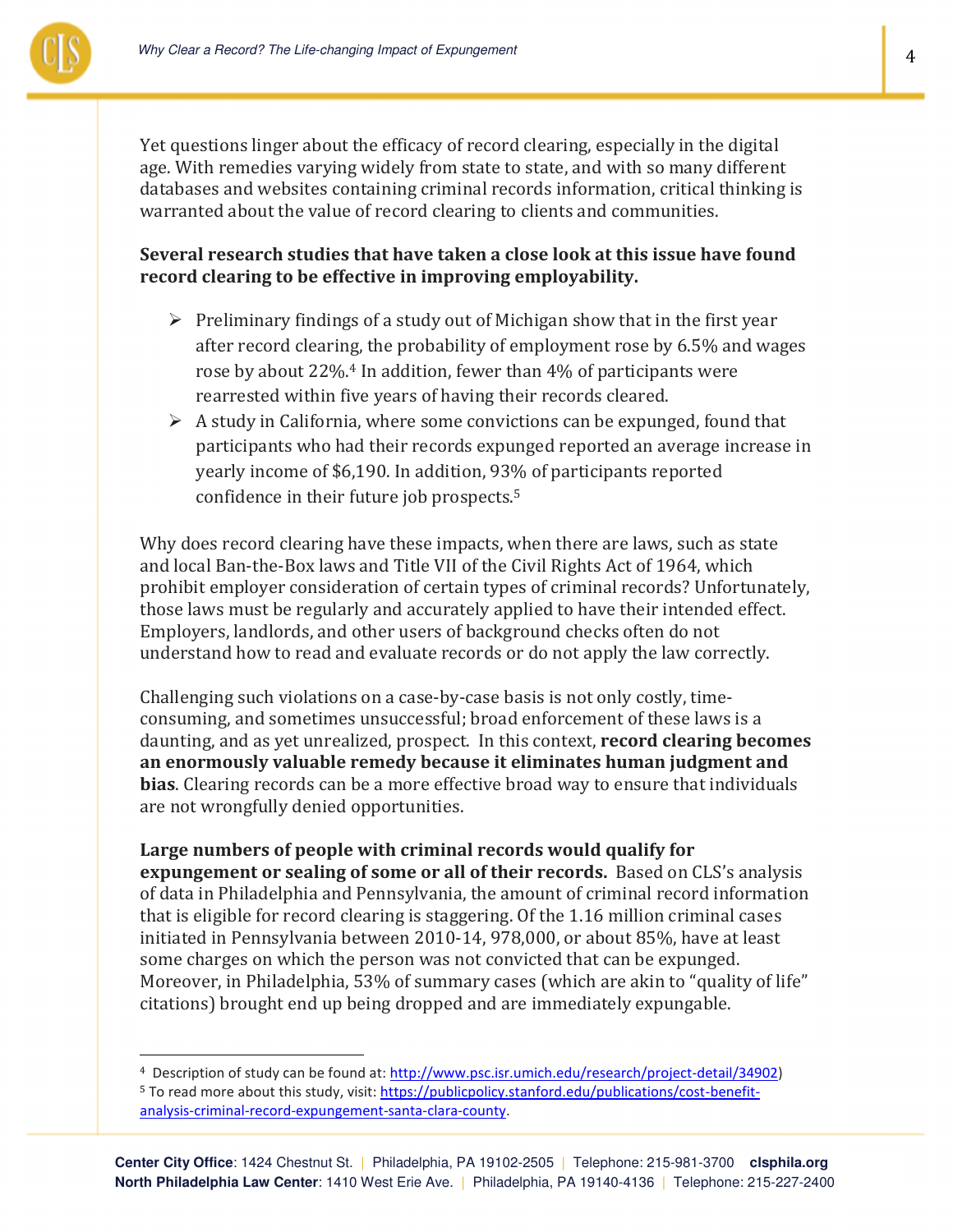

But most of the people who qualify for expungement or sealing do not obtain that remedy. The Administrative Office of Pennsylvania Courts reports removing 79,210 cases by expungement from November 2014 to October 2015. This number does not even measure up against the approximately 195,000 cases per year that are expungable, much less the number of expungable cases from across the decades.

In sum, record-clearing has the potential to improve the lives of vast numbers of people with criminal records, by eliminating the discretion of employers and other users of criminal background checks to use those records against them. But for the remedy to be effective, it must be brought to a much larger scale.

#### Patricia's Story

In 2009, Patricia was arrested for theft and assault charges. In September 2017, she was again arrested on assault charges. In both cases, all of the charges against her were dropped shortly after her arrest without a conviction.

\_\_\_\_\_\_\_\_\_\_\_\_\_\_\_\_\_\_\_\_\_\_\_\_\_\_\_\_\_\_\_\_\_\_\_\_\_\_\_\_\_\_\_\_\_\_\_\_\_\_\_\_\_\_\_\_\_\_\_\_\_\_\_\_\_\_\_\_\_\_\_\_\_\_\_\_\_\_\_\_\_\_\_\_\_\_\_\_\_\_\_\_\_\_\_\_\_

Patricia has 8 years of experience as a cook and is currently attending culinary school. Despite her good work history, her arrest records have made it very difficult to find jobs. Patricia has applied to numerous restaurants that have checked her criminal record and told her to have her record expunged before applying again.

Because of the difficulty of finding work in her field, she moved on to less lucrative jobs in other fields. In November, she took a job as a store manager with a large chain retail store. Despite working there for four months without any problems, her employer fired her when they finalized her criminal background check. They told her that, although she was a good employee, she couldn't work there with a record. She also recently applied for an event job at a local stadium, but was also told that she needed to clear her record.

Patricia came to CLS in March 2018 seeking help in clearing her record. CLS filed two expungement petitions for her, completely clearing her record. Because of the expungement, an employer agreed to hire Patricia. While non-conviction arrest records should not be lawfully considered by employers in the hiring process, unfortunately many employers do request proof of expungement before being willing to hire people with records.

\_\_\_\_\_\_\_\_\_\_\_\_\_\_\_\_\_\_\_\_\_\_\_\_\_\_\_\_\_\_\_\_\_\_\_\_\_\_\_\_\_\_\_\_\_\_\_\_\_\_\_\_\_\_\_\_\_\_\_\_\_\_\_\_\_\_\_\_\_\_\_\_\_\_\_\_\_\_\_\_\_\_\_\_\_\_\_\_\_\_\_\_\_\_\_\_\_

#### III. Presumption of Guilt

Often, individuals with arrest records are surprised to learn that even if they are fully acquitted or found "not guilty" of the charges brought against them, their arrest records can still haunt them for years. Although our criminal justice system is

5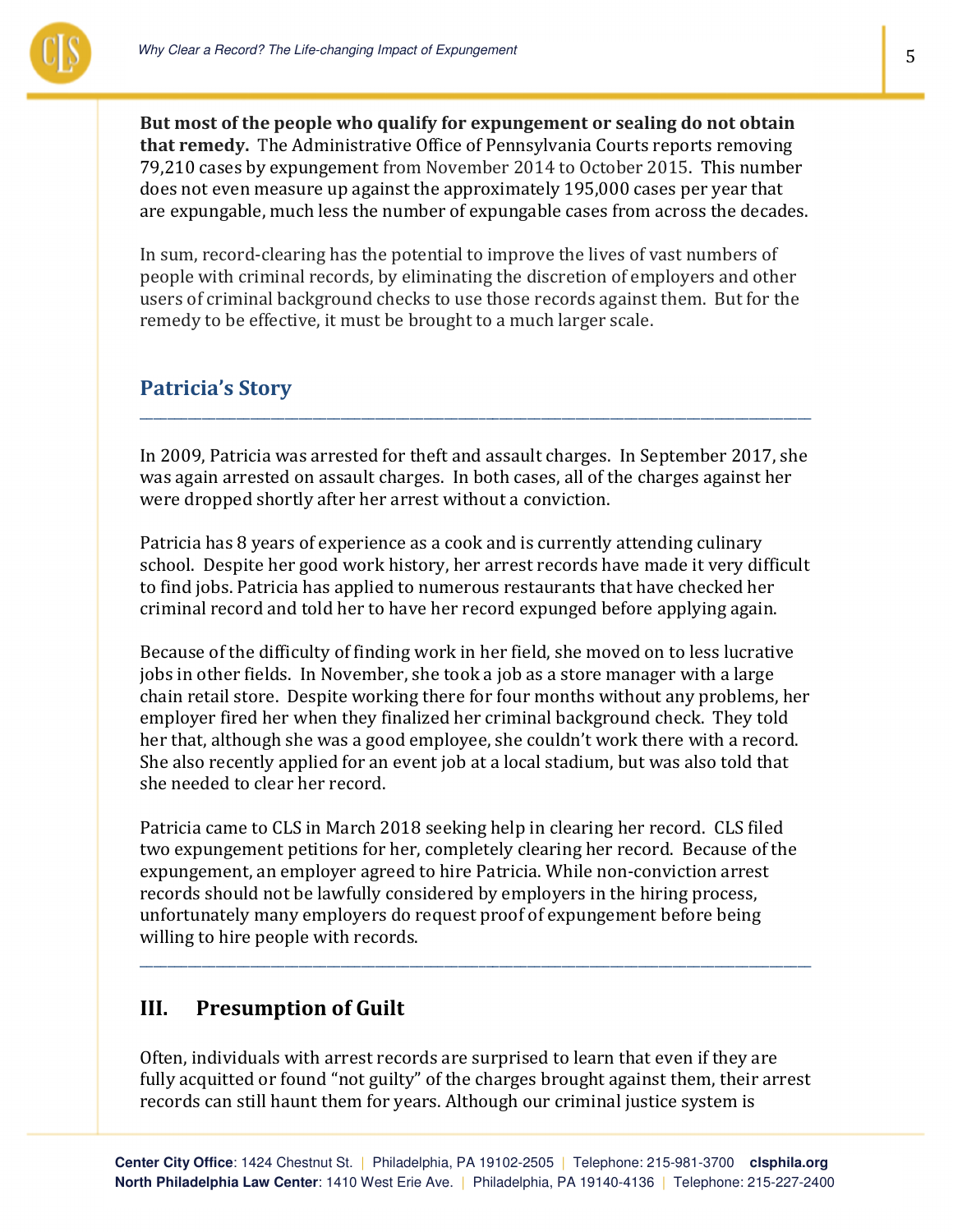

supposed to be built on a premise of "innocent until proven guilty," the prevalence of criminal record information now means that employers, landlords, schools, and the general public have easy access to arrest information. Unfortunately, employers and landlords are prone to drawing their own conclusions from such records. They may infer that a crime was in fact committed, even when someone is found "not guilty."

#### Gary's Story

Gary is a 56 year old man, a father of a 26-year-old son, and a husband. In recent years, he has been a bus operator, a job that he loves. Today, he has a wonderful life—one that couldn't be more drastically different from his life in in early 20s.

\_\_\_\_\_\_\_\_\_\_\_\_\_\_\_\_\_\_\_\_\_\_\_\_\_\_\_\_\_\_\_\_\_\_\_\_\_\_\_\_\_\_\_\_\_\_\_\_\_\_\_\_\_\_\_\_\_\_\_\_\_\_\_\_\_\_\_\_\_\_\_\_\_\_\_\_\_\_\_\_\_\_\_\_\_\_\_\_\_\_\_\_\_\_\_\_\_

Gary grew up in South Philadelphia, with a mother and six brothers and sisters, but without a father. In his youth, Gary could sometimes be found at the wrong place at the wrong time. On June 27, 1984, he was arrested for murder.

The allegations were that Gary provided a gun for a robbery of a drug dealer, who was then killed. Though Gary was not involved in the robbery or shooting, he faced the terrifying prospect of the death penalty. He decided to go to trial. After two years spent in jail, his trial finished and a jury quickly found him to be "not guilty." Gary thought that his ordeal had ended and he could move on.

After he was released from prison, Gary found a job doing administrative work. After 26 years in that role, his employer downsized and he decided to accept a buyout package.

Gary was only 50 years old at the time, so he was in the position of looking for another career, rather than retiring. Gary decided to look for jobs in the driving field, but soon found that the world had changed since he had last been job hunting. His arrest record on murder charges was now popping up as employers performed background checks on him, and he was denied opportunity after opportunity.

At that point, Gary took steps to expunge his arrest record. After several months of advocacy with various law enforcement agencies to ensure that his arrest was fully expunged, Gary finally had confirmation that his acquittal would no longer haunt him.

"I was very happy to get confirmation of the completion of the [expungement] process. Again, I appreciate you for everything you have done, especially associated with my case. You are providing a valuable service to the community and assisting people with transitioning to further their lives in a positive way…. [Y]ou have allowed me the opportunity to realize that a bright future is possible…." – Gary's note to his attorney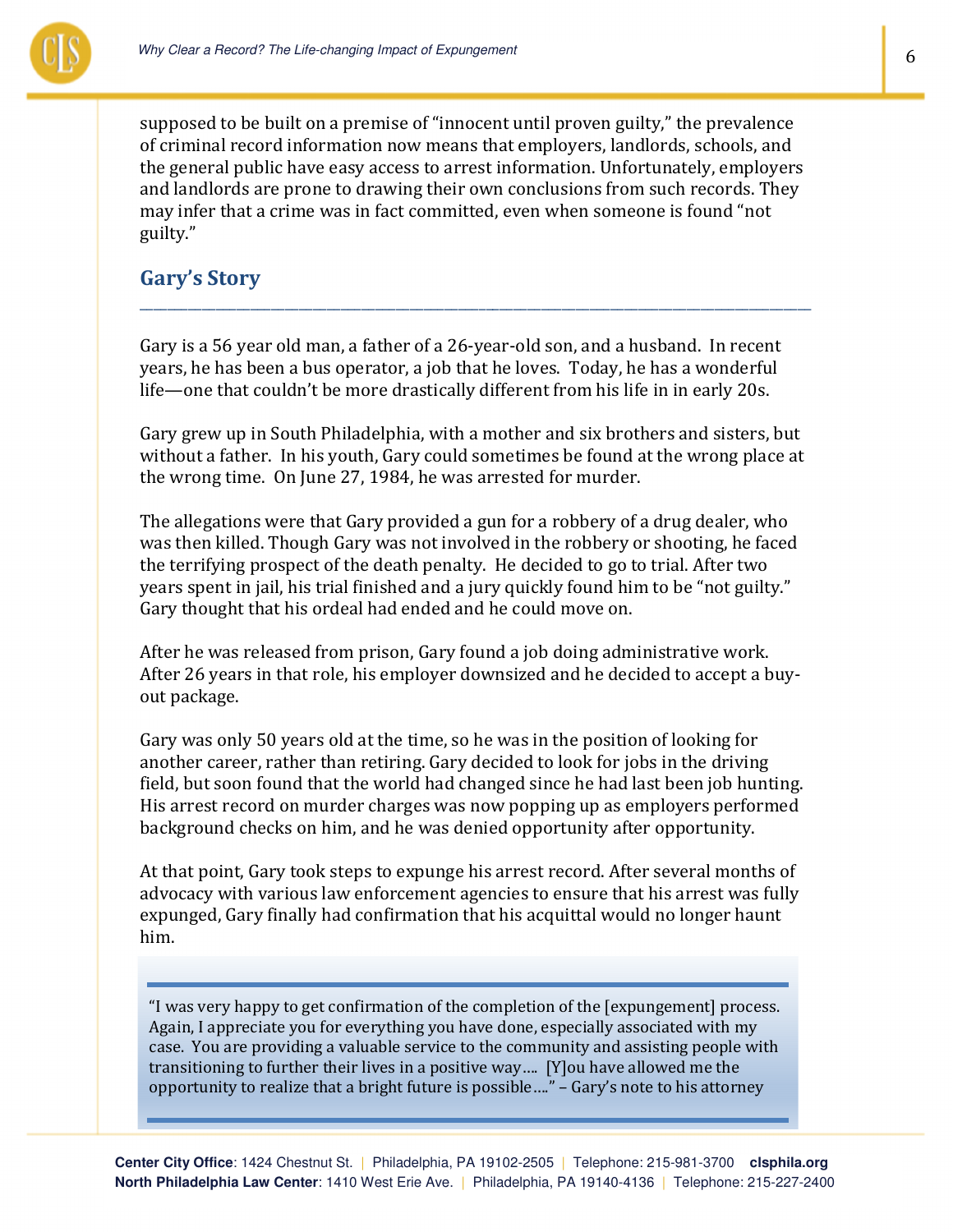

Soon after, Gary got a job driving for the Inquirer and Daily News. It was a union position with union wages and good benefits. But he really wanted to be a bus driver.

That chance finally came in December 2014, when Gary started working for SEPTA as a bus driver. He loved his job. He found the work rewarding, and it allowed him to give back to his community. In 2018, Gary relocated to Washington, DC for his wife's work. Gary is now a bus driver there, for the MTA.

Gary's expungement meant the world to him. Before the expungement, every time he applied for a job he would relive the anxiety of his criminal case decades after he was found not guilty.

\_\_\_\_\_\_\_\_\_\_\_\_\_\_\_\_\_\_\_\_\_\_\_\_\_\_\_\_\_\_\_\_\_\_\_\_\_\_\_\_\_\_\_\_\_\_\_\_\_\_\_\_\_\_\_\_\_\_\_\_\_\_\_\_\_\_\_\_\_\_\_\_\_\_\_\_\_\_\_\_\_\_\_\_\_\_\_\_\_\_\_\_\_\_\_\_\_

#### IV. Impact of Expungement on Vulnerable Populations

Expungement can be an especially valuable remedy for people who are in particularly precarious situations. Because of the disproportionate policing and criminalization of certain groups, including people of color, youth, LGTBQ+ individuals, and people with disabilities, those who are already most likely to face discrimination and poverty are also most likely to have arrest records. When these arrest records act as barriers to employment, education, housing, family stability, and more, they serve to further entrench inequities in our society.

#### Ryan's Story

Ryan, a 20-year-old man, had aged out of foster care into homelessness, but was working hard to take positive strides forward in his life. He was about to start college and a new job. He also was trying to enroll in the military when he learned he had a bench warrant for a retail theft citation issued to him when he was just 12 years old and hanging out in a store with some friends. He never received the notice for court because his family was homeless at the time.

\_\_\_\_\_\_\_\_\_\_\_\_\_\_\_\_\_\_\_\_\_\_\_\_\_\_\_\_\_\_\_\_\_\_\_\_\_\_\_\_\_\_\_\_\_\_\_\_\_\_\_\_\_\_\_\_\_\_\_\_\_\_\_\_\_\_\_\_\_\_\_\_\_\_\_\_\_\_\_\_\_\_\_\_\_\_\_\_\_\_\_\_\_\_\_\_\_

Ryan came to a legal clinic at a local youth homeless shelter. He had been told that he would not be able to stay at the shelter unless he got the warrant lifted. Working with the District Attorney's office, his attorney got the warrant lifted and the case withdrawn within a matter of days. His attorney then was able to file for immediate expungement of the record. Ryan has since been able to secure employment, start college, and find stable housing.

\_\_\_\_\_\_\_\_\_\_\_\_\_\_\_\_\_\_\_\_\_\_\_\_\_\_\_\_\_\_\_\_\_\_\_\_\_\_\_\_\_\_\_\_\_\_\_\_\_\_\_\_\_\_\_\_\_\_\_\_\_\_\_\_\_\_\_\_\_\_\_\_\_\_\_\_\_\_\_\_\_\_\_\_\_\_\_\_\_\_\_\_\_\_\_\_\_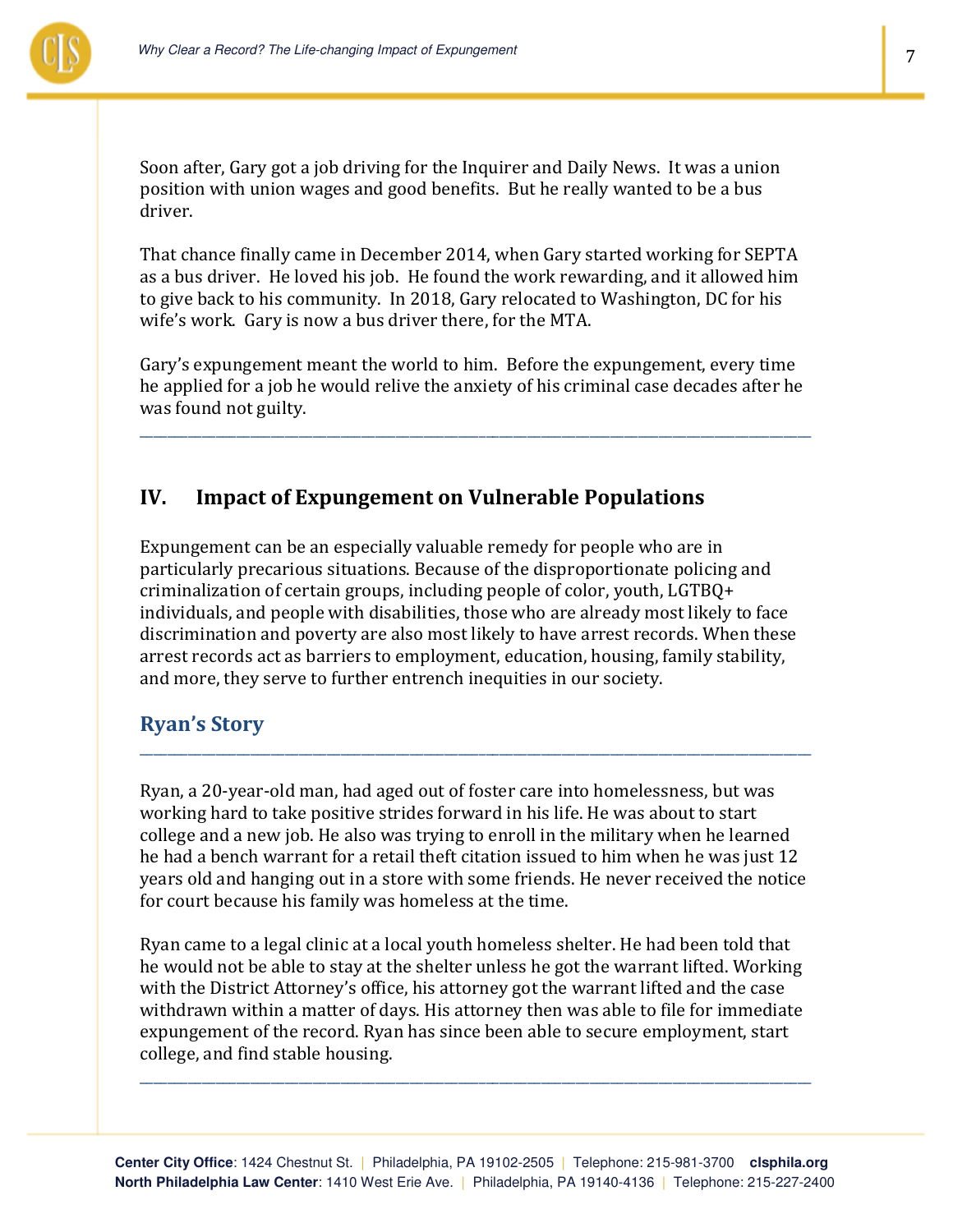

Expungement can also be an important remedy for survivors of human trafficking, sexual assault, and domestic violence. Often, when individuals have experienced physical or sexual abuse or exploitation, they end up with records. Such records can originate from forced prostitution, domestic disputes, or from the trauma that stems from abuse, which can often result in drug and alcohol addiction. Sometimes, when they call the police, they are the ones who are arrested.

For survivors, having records can be particularly damaging, compounding challenges they may face in accessing employment, housing, and other necessities they need to stay safe and stable.

#### Maria's Story

Maria is a 37-year-old mother of three children who had experienced years of domestic violence at the hands of her children's father. After he put her in the hospital several times, Maria decided she needed to leave him. While she was in the process of getting legal help to get a Protection from Abuse order against him, he showed up at her house and began physically attacking her. Afraid for her life, Maria grabbed the closest item she could find – a glass bottle – and hit him on the head with it so she could get away. He then ran to the police station with a bleeding cut on his head and accused her of assaulting him.

\_\_\_\_\_\_\_\_\_\_\_\_\_\_\_\_\_\_\_\_\_\_\_\_\_\_\_\_\_\_\_\_\_\_\_\_\_\_\_\_\_\_\_\_\_\_\_\_\_\_\_\_\_\_\_\_\_\_\_\_\_\_\_\_\_\_\_\_\_\_\_\_\_\_\_\_\_\_\_\_\_\_\_\_\_\_\_\_\_\_\_\_\_\_\_\_\_

This led to Maria being arrested. Fortunately, the charges were quickly dropped. Soon after, Maria began a new job working as a receptionist at a hospital. The hospital conducted a background check and Maria's arrest record came up. Afraid of losing her new job, Maria sought expungement help.

Maria's lawyer was able to give her proof that the expungement process was underway, which Maria then passed on to her employer. This helped Maria to keep her job while awaiting final confirmation that her record was fully cleared. Within two months, Maria's arrest record was fully expunged and she was able to provide the final confirmation to her employer, saving her job. Her job allowed her to afford housing for herself and her children, so that they could stay safe and survive without assistance from her abuser.

\_\_\_\_\_\_\_\_\_\_\_\_\_\_\_\_\_\_\_\_\_\_\_\_\_\_\_\_\_\_\_\_\_\_\_\_\_\_\_\_\_\_\_\_\_\_\_\_\_\_\_\_\_\_\_\_\_\_\_\_\_\_\_\_\_\_\_\_\_\_\_\_\_\_\_\_\_\_\_\_\_\_\_\_\_\_\_\_\_\_\_\_\_\_\_\_\_

# V. Expanding Expungement and Sealing

While expunging arrest records that did not lead to convictions is critically important for the many thousands of people who have non-conviction records and face substantial barriers to employment, housing, and more, expungement and sealing laws must continue to be expanded. They must expand eligibility both to cover more individuals who have been convicted of misdemeanor and felony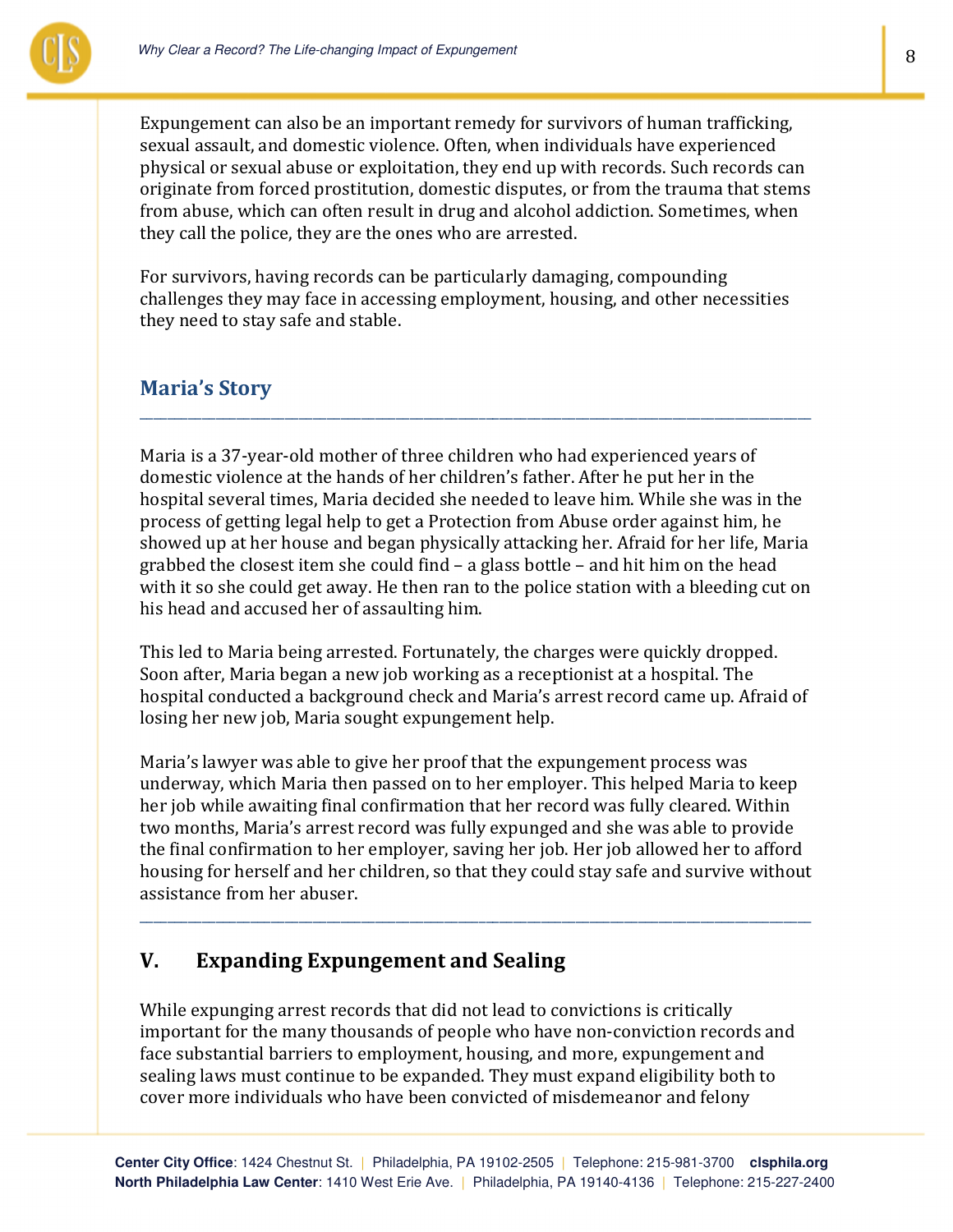

offenses, and to provide automatic relief to people who qualify, rather than requiring that people like Gary, Ryan, Maria, Patricia, and James somehow find their way to a lawyer.

A flurry of legislation around the country has expanded eligibility for record expungement and sealing. In 2017 alone, twelve states enacted or expanded expungement or sealing laws.<sup>6</sup> All but nine states allow expungement or sealing of some adult convictions, with 29 states allowing at least some felonies to be closed.<sup>7</sup>

Prospects for broader application of expungement and sealing laws also are improving. Exciting legislation that will provide for automated record sealing under a policy known as "Clean Slate" was recently passed in Pennsylvania.<sup>8</sup>

Clean Slate is based on the idea that the same technology that makes records so widely available in the first place should be used to seal those records from public access in certain situations. All non-conviction charges should be sealed automatically as soon as the case becomes final. This means that people like Gary will no longer have to worry that cases where they were acquitted will haunt them decades later. The Pennsylvania law will also automatically seal summary offense convictions and some misdemeanor convictions after 10 years.

Clean Slate automated sealing is a model that can be adopted in many states and Congress, which can customize it to their own policy preferences. Many types of misdemeanors and even felonies could be automatically sealed if certain criteria is met, like a number of years conviction free. In addition to passing in Pennsylvania, Clean Slate legislation is being considered around the country to ensure that the benefits of record sealing reach everyone who can benefit from it.

#### VI. Conclusion

 $\overline{a}$ 

While record clearing does not address all the challenges that people who have been arrested face, it is clearly a crucial mechanism for many people to be able to access necessities like jobs, housing, education, and more. Even in the age of Google, the vast majority of people who have records do not have criminal cases that show up in a Google search. Rather, most criminal record information is provided to employers, landlords, and others through court and law enforcement databases and commercial

<sup>8</sup> Act 56 of 2018, available at

<sup>&</sup>lt;sup>6</sup> Collateral Consequences Resource Center, Second Chance Reforms in 2017: Roundup of new expungement and restoration laws (December 2017), available at http://ccresourcecenter.org/wpcontent/uploads/2017/12/Second-Chance-Reforms-in-2017-CCRC-Dec-2017.pdf.

<sup>7</sup> Collateral Consequences Resource Center, Forgiving and Forgetting in American Justice: A 50- State Guide to Expungement and Restoration of Rights (revised April 2018), at 7-8, available at http://ccresourcecenter.org/wp-content/uploads/2017/10/Forgiving-Forgetting-CCRC-Apr-2018.pdf.

http://www.legis.state.pa.us/cfdocs/legis/li/uconsCheck.cfm?yr=2018&sessInd=0&act=56.